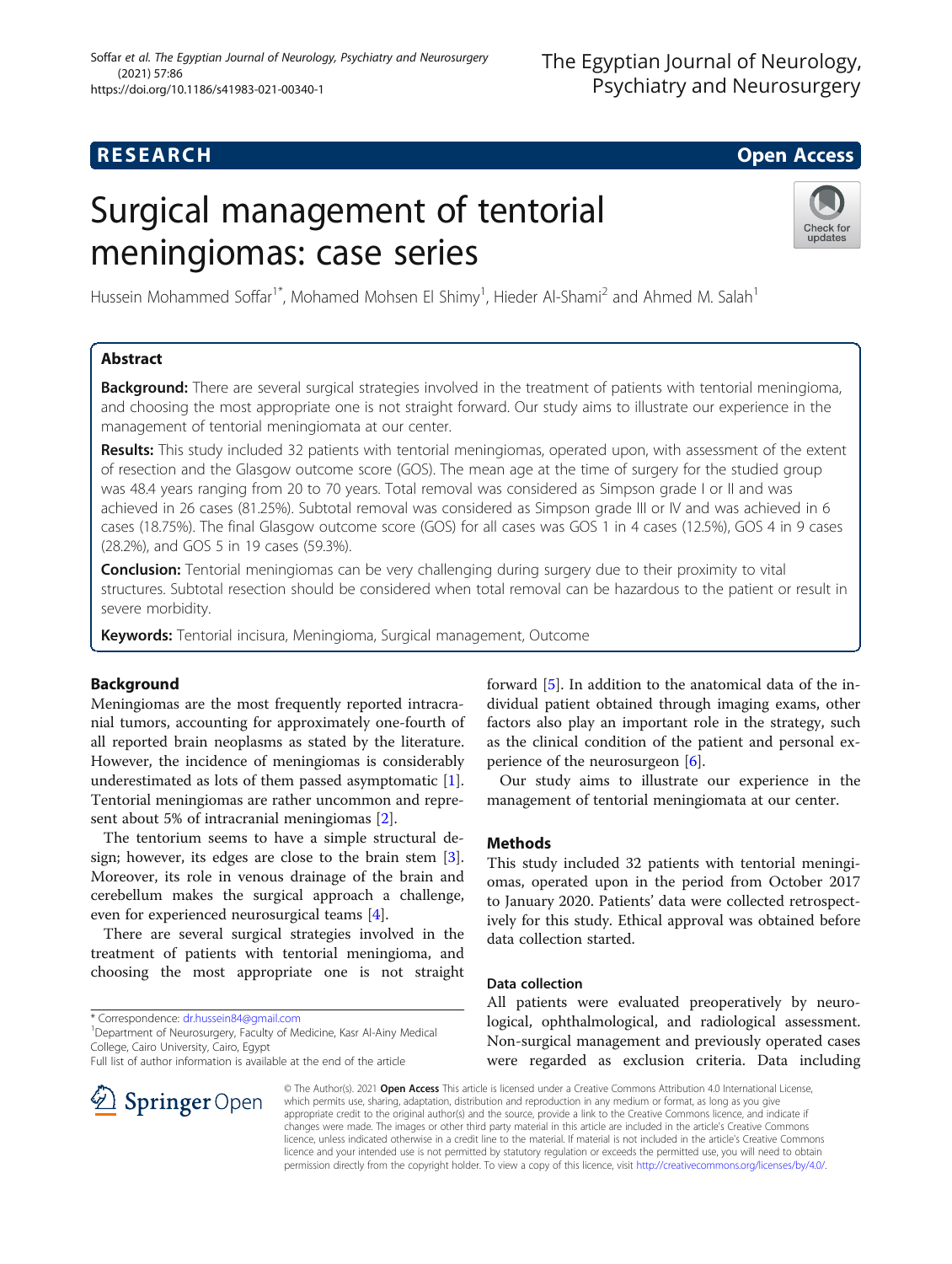| <b>TWING I</b> SHIPSON GROUND SYSTEM FOR TEMPORARY OF MICHINGTOMIC |                                                                                                                                         |  |  |  |
|--------------------------------------------------------------------|-----------------------------------------------------------------------------------------------------------------------------------------|--|--|--|
| Grade                                                              | Degree of removal                                                                                                                       |  |  |  |
|                                                                    | Macroscopically complete removal with excision of the dural attachment and abnormal bone.                                               |  |  |  |
| -II.                                                               | Macroscopically complete removal with endothermic coagulation of dural attachment.                                                      |  |  |  |
| Ш                                                                  | Macroscopically complete removal without coagulation of dural attachment or its extradural extensions (for example, hyperostotic bone). |  |  |  |
| <b>IV</b>                                                          | Partial removal leaving small part of the tumor in situ.                                                                                |  |  |  |
| V                                                                  | Biopsy.                                                                                                                                 |  |  |  |

Table 1 Simpson grading system for removal of meningioma

demography, past and presenting history, clinical presentation, and lab results were recorded. All patients underwent preoperative evaluation by brain CT as well as brain MRI before and after administration of intravenous contrast agent. Brain MRV was done in some cases when needed. CT scan was done 24 h after surgery, as the routine post-operative follow-up investigation for all patients. Extra scans were done for any deteriorating patient.

CT scans were performed using the following machines: General Electric® Brightspeed (USA) and Siemens ® Somatom Emotion (Germany). MRI was performed using 1.5 T Siemens Magnetom Symphony Maestro Class, Syngo MR 2002B (Siemens Medical System Inc., Erlangen, Germany).

Cases were divided into 5 subgroups derived from the Yasargil's classification of tentorial meningiomas according to their relationship to the free tentorial edge as well as the peripheral edge [[7\]](#page-4-0):

- Group I: medial (incisural) tentorial meningiomas
- Group II: falcotentorial meningiomas
- Group III: paramedian (intermediate) meningiomas
- Group IV: peritorcular (torcular) meningiomas
- Group V: lateral tentorial meningiomas

#### Assessment of resectability

The extent of resection was assessed macroscopically during surgery and postoperatively using CT scans. The extent of resection was classified according to Simpson grade of meningioma resection (Table 1). The early postoperative data were evaluated in all patients and then patients were followed on an outpatient basis. The Glasgow outcome score (GOS) (Table 2) was used for objective assessment of the degree of recovery of the patients.

Data was analyzed using IBM the Statistical Package of Social Science (SPSS) advanced statistics version 25 (SPSS Inc., Chicago, IL, USA).

#### Results

This study included 32 patients with tentorial meningiomas. The mean age at the time of surgery for the studied group was 48.4 years ranging from 20 to 70 years. There was a great female predominance. There were 25 females (78.12%) and 7 males (21.87%) which provide a female/male ratio of (3.57/1) (Table [3\)](#page-2-0). The duration of the presenting symptoms ranged from 1 week to 3 years with a mean of 8 months. Headache was the most common feature occurring in 78.12% (Fig. [1\)](#page-2-0). The headache was typical of increased intracranial pressure (mild throbbing, early morning headache, sometimes associated with vomiting and blurring of vision). Seizures were the main complaint in 21.87% of cases, occurring in the form of generalized tonic-clonic fits in patients with supratentorial lesions. Gait ataxia occurred in 15.6% of cases and memory disturbance in another 15.6%. One patient presented with an altered level of consciousness (3.12%) and two patients presented with an occipital head swelling overlying hyperostotic bone (6.25%).

Preoperative hydrocephalic changes were found in only one case (3.12%) and a ventriculoperitoneal shunt was inserted 1 week before tumor excision. Two cases developed hydrocephalus postoperatively and was also managed by the insertion of a ventriculoperitoneal shunt.

Cases were divided into 5 subgroups (Fig. [2](#page-3-0)) derived from the Yasargil's classification of tentorial meningiomas according to their relationship to the free tentorial edge as well as the peripheral edge (see Table 2). Group I: medial (incisural) tentorial meningiomas (11 cases), group II: falcotentorial meningiomas (2 cases), group III: paramedian (intermediate) meningiomas (2 cases), group

Table 2 The Glasgow outcome score

| <b>EXISTER</b> THE GROUP WALLOTTE SCOTE |                             |                                                                                                    |  |  |  |  |  |
|-----------------------------------------|-----------------------------|----------------------------------------------------------------------------------------------------|--|--|--|--|--|
|                                         | Death                       | Severe injury or death without recovery of consciousness.                                          |  |  |  |  |  |
|                                         | Persistent vegetative state | Severe damage with prolonged state of unresponsiveness and a lack of higher mental functions.      |  |  |  |  |  |
| 3                                       | Severe disability           | Severe injury with permanent need for help with daily living.                                      |  |  |  |  |  |
| $\overline{4}$                          | Moderate disability         | No need for assistance in everyday life, employment is possible but may require special equipment. |  |  |  |  |  |
| -5                                      | Low disability              | Light damage with minor neurological and psychological deficits.                                   |  |  |  |  |  |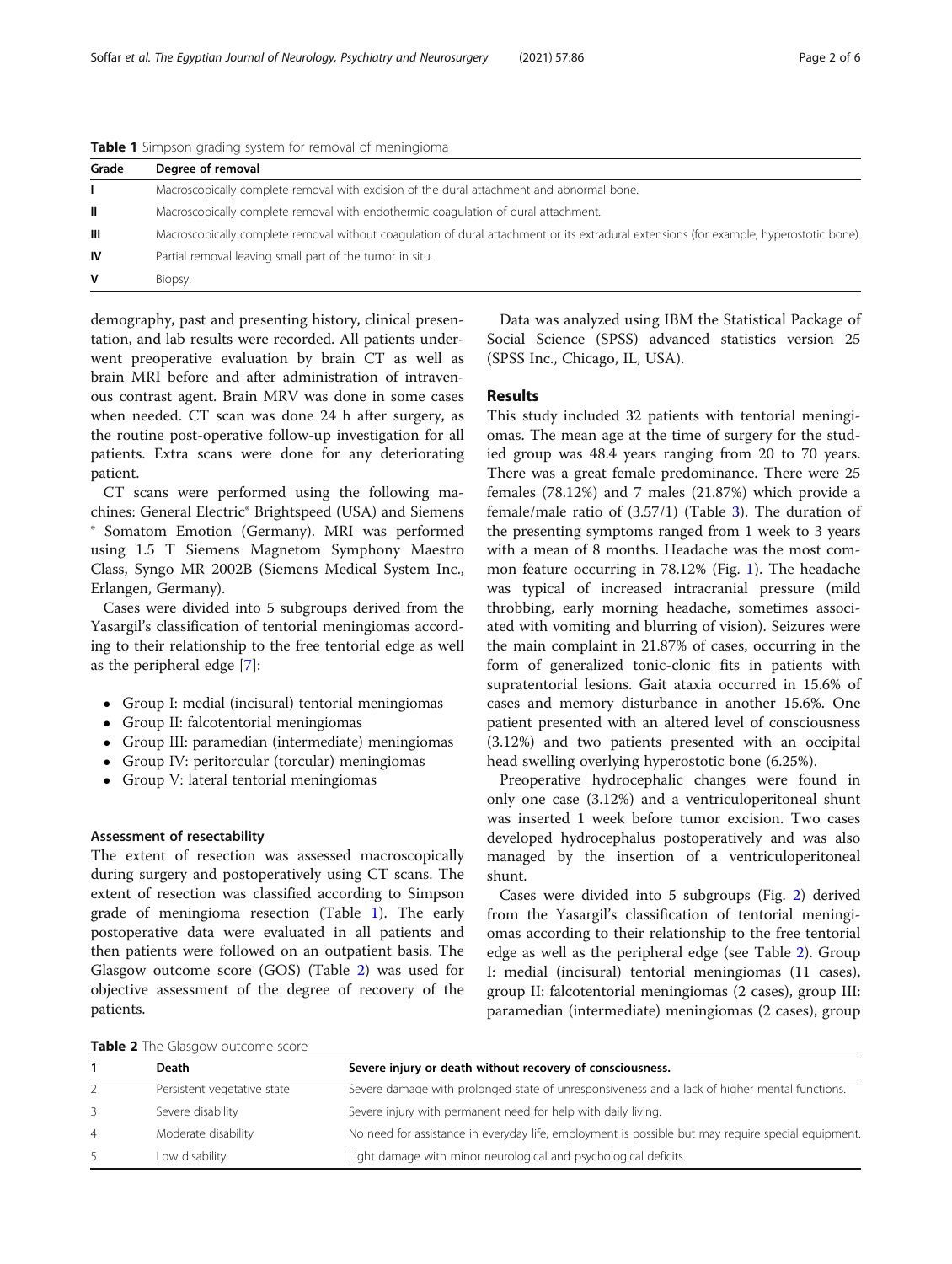| Age          | Male          | Female        | <b>Total</b> | Percentage |
|--------------|---------------|---------------|--------------|------------|
| $20 - 29$    |               | $\mathcal{L}$ | C.           | 6.2%       |
| $30 - 39$    |               | 5             | 6            | 18.75%     |
| $40 - 49$    | 4             | 5             | 9            | 28.12%     |
| $50 - 59$    | $\mathcal{D}$ |               | 9            | 28.12%     |
| 60 and older | ∩             | 6             | 6            | 18.75%     |

<span id="page-2-0"></span>Table 3 Age and sex distribution among the studied group

IV: peritorcular (torcular) meningiomas (zero cases), and group V: lateral tentorial meningiomas (17 cases).

In 20 cases (62.5%), the tumors were projecting infratentorial, 7 cases (21.87%) projected supratentorial, while the remaining 5 cases projected both supra and infratentorial (Table [4](#page-3-0)). Different surgical approaches were used in this study according to the site of the lesion. The retrosigmoid approach was the most used in 10 cases (31.25%), followed by the occipital approach in 7 cases (21.87%) and the subtemporal approach in 6 cases (18.75%). A combined occipital and retrosigmoid approach was used in 5 cases (15.6%) and a combined subtemporal and presigmoid approach was used in two cases (7.2%). The infratentorial supracerebellar approach was also used in two cases (7.2%).

Histopathological examination of the excised meningiomas is illustrated in Fig. [3](#page-4-0).

Total removal was considered as Simpson grade I or II and was achieved in 26 cases (81.25%). Subtotal removal was considered as Simpson grade III or IV and was achieved in 6 cases (18.75%).

There were no intraoperative mortalities. All cases were initially monitored in the intensive care unit (ICU) and discharged to the ward typically on the day after surgery except in cases that required further monitoring.

Eleven of our cases (34.3%) experienced 7 postoperative complications including four new neurological deficits (which improved in 1 case), 2 cases with postsurgical ventricular dilatation that required a ventriculoperitoneal shunt, two patients developed tension pneumocephalus and was conservatively managed, two patients developed a tumor bed hematoma that was conservatively managed, one patient had a septic complication (superficial wound infection), and one developed deep venous thrombosis (DVT).

We had four mortality cases in our study (12.5%), one case developed postoperative tension pneumocephalus, followed by ventricular dilatation that required insertion of a ventriculoperitoneal shunt with no improvement and the patient died few days postoperatively. Two cases developed post-operative pulmonary complications that necessitated mechanical ventilation, and the patients died a few days postoperatively probably due to pulmonary embolism as they had elevated D-dimer levels. One case died because of severe brain edema.

The remaining 28 patients were monitored during the follow-up period with clinical and imaging evaluation.

The final Glasgow outcome score (GOS) for all cases was GOS 1 in 4 cases (12.5%), GOS 4 in 9 cases (28.1%), and GOS 5 in 19 cases (59.3%).

#### **Discussion**

In this article, we retrospectively analyzed a series of 32 patients with tentorial meningioma at our center. We described our experience in managing tentorial meningioma through different approaches. Various publications discussed such pathology as a part of posterior fossa pathologies [\[1](#page-4-0), [8](#page-4-0), [9\]](#page-5-0). However, tentorial meningioma is a

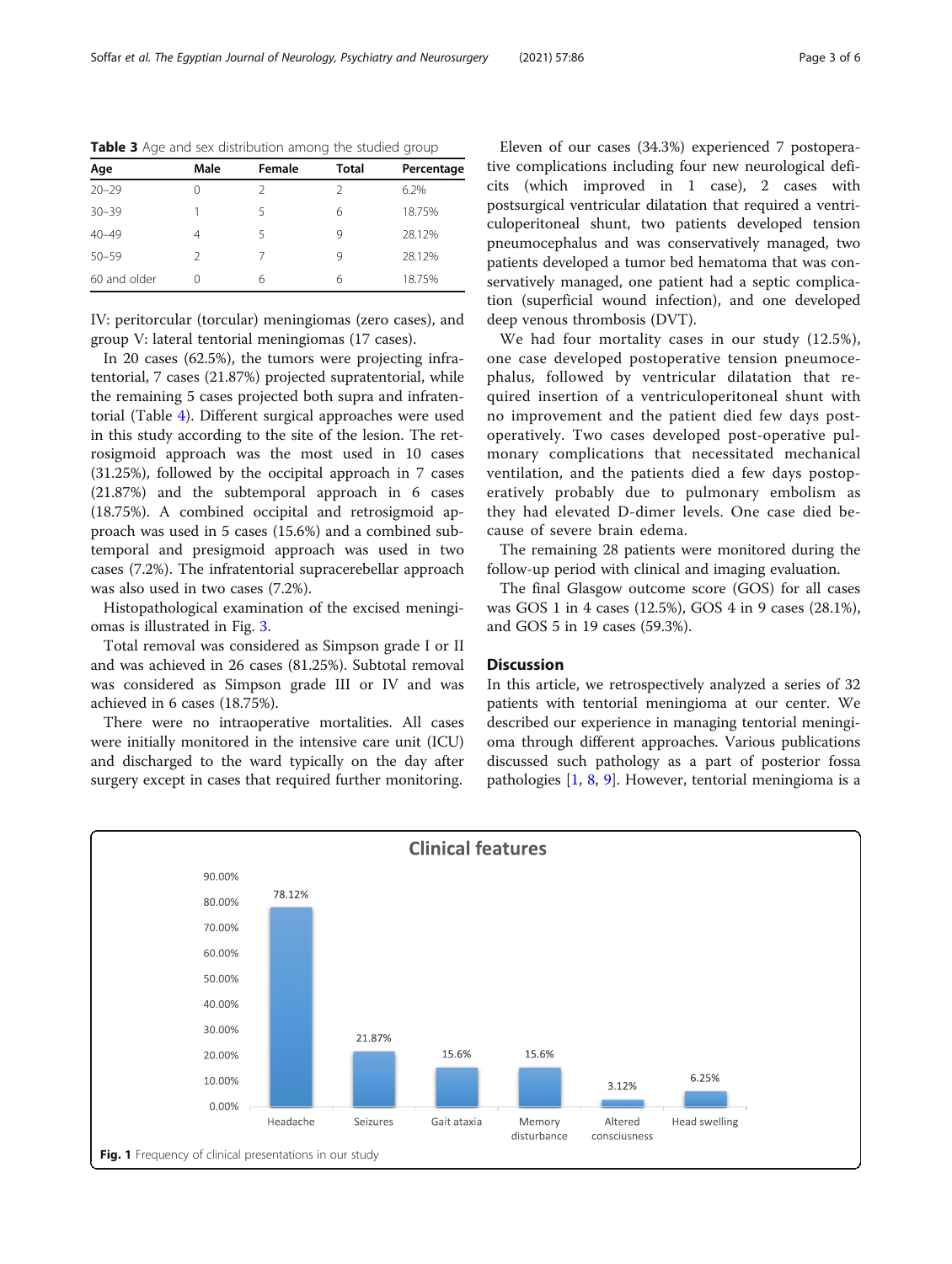<span id="page-3-0"></span>

difficult category of posterior fossa meningiomata due to interdigitating with cranial nerves, arterial tree, and venous drainage [[1,](#page-4-0) [10](#page-5-0)]. Complications rate is up to 35% in early series records  $[11–14]$  $[11–14]$  $[11–14]$ . Complications rate is highly dependent on tumor location [[15,](#page-5-0) [16\]](#page-5-0). Hydrocephalus and CSF fistula are the main drawbacks in the natural history of a surgically removed tumor [[1,](#page-4-0) [8](#page-4-0), [17\]](#page-5-0). Even in meticulous procedures that aimed to preserve neurological function, complications rate ranged between 24 and 33% in these reports.

Mortality is different among authors and through the past 30 years. Mortality rate decreased from 9.8% in 1988 to 2.7% in 1995 [\[15](#page-5-0)]. Recent series were devoid of dead cases [[14,](#page-5-0) [16,](#page-5-0) [18](#page-5-0)]. Wagner and coworkers reported a 1.8% mortality [\[15](#page-5-0)]. Two of our cases died of pulmonary complications during the post-operative ICU stay, which if excluded, we would get a lower (6.25%) mortality rate that would be directly attributed to surgical complications. This would be a more acceptable mortality rate compared to other case series. However, this points out the importance of post-operative care, especially ICU care, which has a great impact on the overall outcome of cases.

Complete resection of tentorial meningioma (Simpson grades I and II) was achieved in our study (81.25%).

projection)

Medially located tumors seem resistant for complete resection as well as those with venous sinuses invasion [[15,](#page-5-0) [19,](#page-5-0) [20\]](#page-5-0).

Postsurgical neurological deficit is a common phenomenon for both medially and laterally located tumors; indeed, they are temporary in most of the literatures by 12 months follow-up [\[14,](#page-5-0) [16,](#page-5-0) [18\]](#page-5-0). Gait ataxia and vestibulocochlear nerve affection might be seen perioperatively. They are the most common deficits in literature followed by diplopia. They are transient damages and gaining functional recovery in most literatures happened by the end of follow-up [[15](#page-5-0), [16\]](#page-5-0).

In our study, we used an objective crude tool for judgment of patient recovery (GOS) instead of retrieving patients' satisfaction as in the study of Wagner and colleagues. The presence of a 'temporary' deficit reflected negatively on patient satisfaction even after the complete emphasis of complications [[15](#page-5-0)].

Choosing a surgical approach for an individual case was highly dependent on the best strategy to attack the tumor and to avoid endangering a neighbor's structure [[21\]](#page-5-0). However, our small series did not permit us to split comparable cases into two arms or options to measure resectability in the statistical method.

Table 4 Anatomical location of 32 tentorial meningiomas (according to Yasargil's classification and the direction of tumor

| Direction of              | <b>Anatomical location</b> |                          |           |                 |            |  |
|---------------------------|----------------------------|--------------------------|-----------|-----------------|------------|--|
| projection                | Group I                    | Group II                 | Group III | <b>Group IV</b> | Group V    |  |
| Infratentorial            |                            |                          | –         | $\equiv$        |            |  |
| Supratentorial            |                            | $\overline{\phantom{0}}$ |           | —               |            |  |
| Supra- and infratentorial |                            |                          |           |                 |            |  |
| Total                     | 11 (34.3%)                 | 2(6.25%)                 | 2(6.25%)  | -               | 17 (53.1%) |  |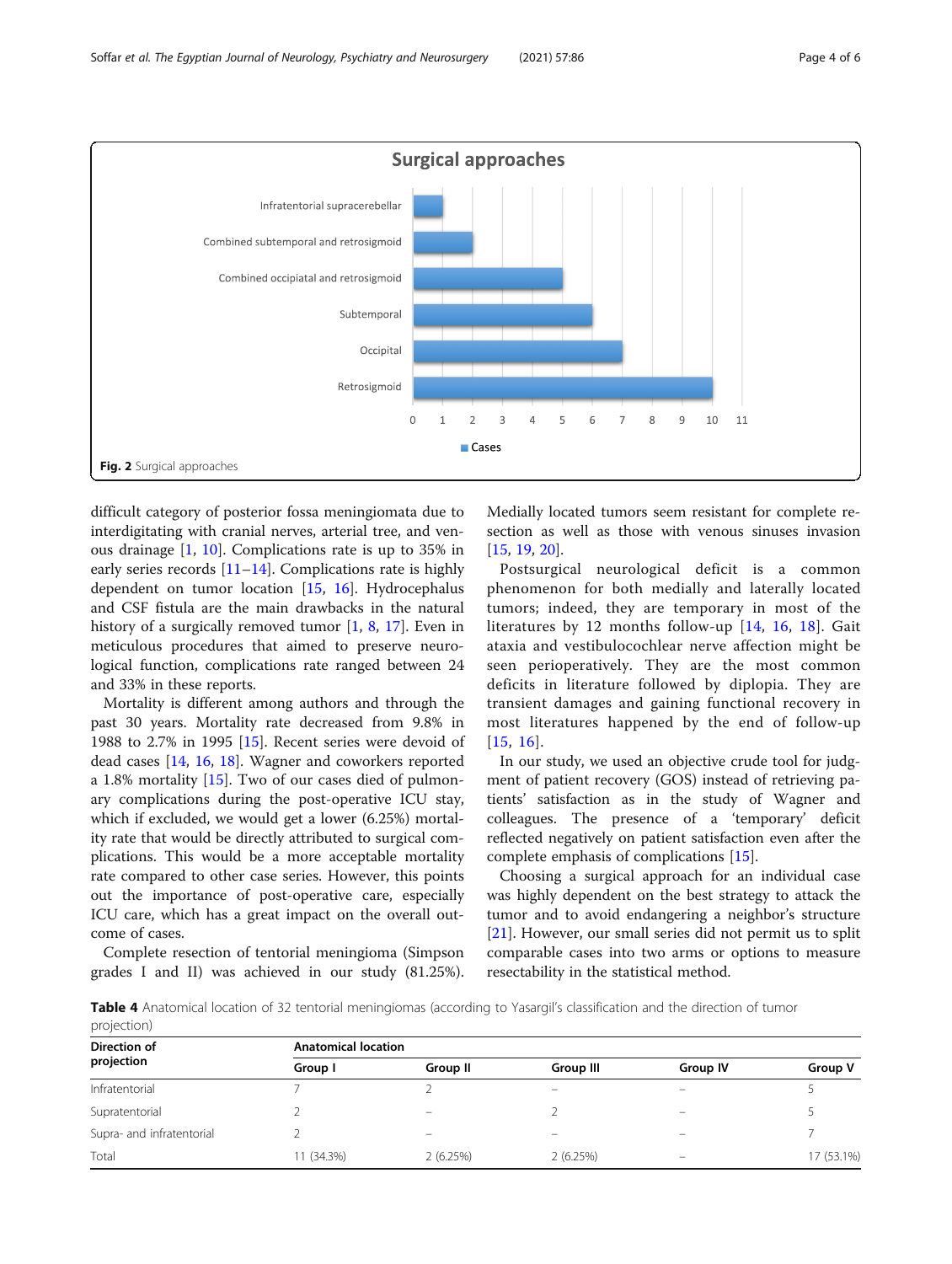<span id="page-4-0"></span>

Our series pointed out the importance of paying special attention to the surgical treatment of such tumors by expert skull-base surgeons. It demands meticulous knowledge of the neurovascular structure and great care during dissection [\[13](#page-5-0), [22](#page-5-0)]. If this paradigm was followed, the complications rate will be at its minimum for such lesions and resectability will be much more achieved.

Our study limitations are small sample size in comparison to recent onset articles. Absence of long-term follow-up is also reported as a limitation to this study, in the future, we might conduct a retrospective analysis for tentorial meningioma with long-term follow-up.

### Conclusion

Tentorial meningiomas can be very challenging during surgery due to their proximity to vital structures. Subtotal when total removal can be hazardous to the patient or result in severe morbidity.

#### Abbreviations

GOS: Glasgow outcome score; CT: Computed tomography; MRI: Magnetic resonance imaging; MRV: Magnetic resonance venography; SPSS: Statistical Package of Social Science; ICU: Intensive care unit; DVT: Deep venous thrombosis

#### Acknowledgements

Not applicable

#### Authors' contributions

HS contributed in design, revision of intellectual content, and follow-up. AS: contributed in data collection and drafting of the manuscript. MME contributed in data collection and data analysis. HAS contributed in writing the draft. All authors have read and approved the manuscript.

#### Funding

This research received no specific grant from any funding agency in the public or commercial sector.

#### Availability of data and materials

The dataset used and/or analyzed during the study are available from the corresponding author upon reasonable request.

#### **Declarations**

#### Ethics approval and consent to participate

The study was approved by the ethics committee of the Department of Neurosurgery, Kasr Aliny Faculty of Medicine, Cairo University, on the 8th of January 2020. Reference number is not applicable. All participants provided informed written consent to participate in this study.

#### Consent for publication

Not applicable

#### Competing interests

The authors declare that they have no competing interests.

#### Author details

<sup>1</sup>Department of Neurosurgery, Faculty of Medicine, Kasr Al-Ainy Medical College, Cairo University, Cairo, Egypt. <sup>2</sup>Department of Neurosurgery, Al-Ahly Bank Hospital, Cairo, Egypt.

#### Received: 27 May 2020 Accepted: 18 June 2021 Published online: 30 June 2021

#### References

- 1. Cheng YW, Cheng CY, Qazi Z, Sekhar LN. Retrosigmoid craniotomy for the removal of left sided tentorial and posterior fossa meningioma combined with microvascular decompression for hemifacial spasm. J Neurol Surgery, Part B Skull Base. 2019;80(Suppl 3):S294–5.
- 2. Arnold H, Hermann H. Meningiomas at the tentorial edge. In: Dietz H, Brock M, Klinger M, editors. Advances in neurosurgery, vol. 1. New York, Berlin Heidelberg: Springer; 1985. p. 183–5.
- 3. Biroli A, Talacchi A. Surgical management of lateral tentorial meningiomas. World Neurosurg. 2016;90:430–9. [https://doi.org/10.1016/j.wneu.2016.02.083.](https://doi.org/10.1016/j.wneu.2016.02.083)
- 4. Tahara A, de Almeida A, Kurisu K, Aguiar P. Microsurgical treatment of tentorial meningiomas: Report of 30 patients. Surg Neurol Int. 2010;1(1):36. [https://doi.org/10.4103/2152-7806.66851.](https://doi.org/10.4103/2152-7806.66851)
- 5. Okada T, Miyahara K, Tanino S, Suzuki K, Watanabe N, Tanaka Y, et al. Parieto-occipital interhemispheric transfalcine, trans-bitentorial approach for radical resection of falcotentorial meningiomas. J Neurol Surg Part A Cent Eur Neurosurg. 2020;81(04):355–61.
- 6. Ceccato GHW, de Fraga GS, Candido DNC, de Oliveira JG, Rassi MS, Borba LAB. Anterior transpetrosal approach and microsurgical resection of a petrous tentorial meningioma: 3-dimensional operative video. Oper Neurosurg. 2020;18(6):E236–7.
- 7. Yasargil M. Meningiomas. Microneurosurgery. In: Yasargil M, editor. Microneurosurgery of CNS Tumors, vol. 4B: Stuttgart Georg: Thieme; 1996. p. 134–65.
- 8. Candanedo C, Moscovici S, Spektor S. The infratranstentorial subtemporal approach (ITSTA): a valuable skull base approach to deep-seated non-skull base pathology. Acta Neurochir. 2019;161(11):2335–42. [https://doi.org/10.1](https://doi.org/10.1007/s00701-019-04050-9) [007/s00701-019-04050-9](https://doi.org/10.1007/s00701-019-04050-9).